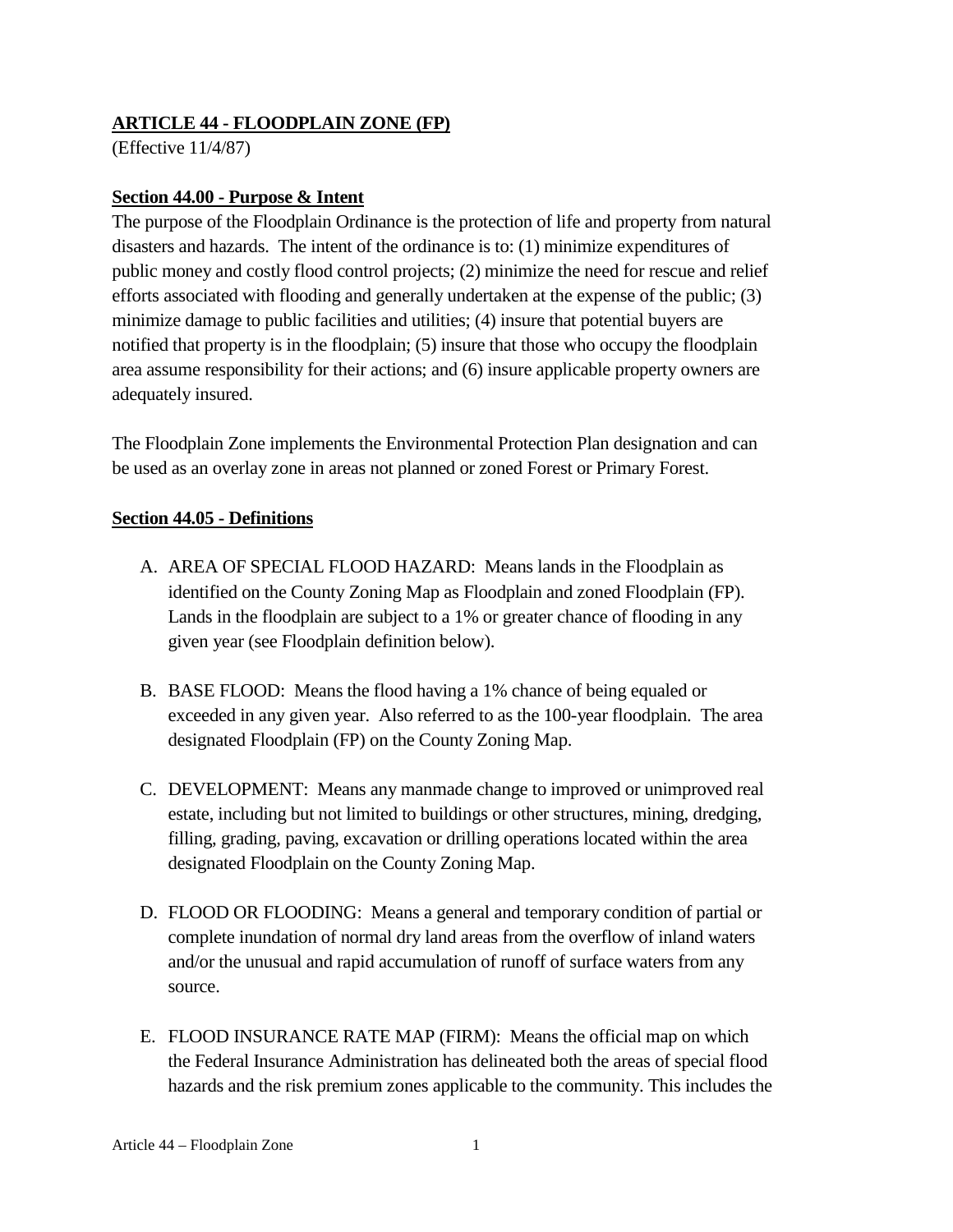areas designated Floodplain on the County Zoning Map. These maps are available in the Hood River County Planning Department.

- F. FLOODPLAIN: Means land in the floodplain as identified by sources listed in Section 44.10 - Ordinance Applicability, and zoned Floodplain by Hood River County. The County Zoning Map boundary shows the approximate outline. A base flood which reaches this boundary has 1% chance of occurring each year, commonly referred to as the 100-year flood. This is also called the area of Special Flood Hazard by the Federal Emergency Management Agency (FEMA).
- G. FLOODWAY: Means the channel of a river or other water course and the adjacent land areas that must be reserved in order to discharge the base flood without cumulatively increasing the water surface elevation more than 1'.
- H. LOWEST FLOOR: Means the lowest floor of the lowest enclosed area (including basement). An unfinished or flood resistant enclosure, usable solely for parking of vehicles, building access or storage, in an area other than a basement area, is not considered a building's lowest floor, provided that such enclosure is not built so as to render the structure in violation of the applicable non-elevation design requirements of this ordinance found in Section 44.50 - Floodplain Standards.
- I. MANUFACTURED HOME: Means a structure, transportable in one or more sections, which is built on a permanent chassis and is designed for use with or without a permanent foundation when connected to the required utilities. For floodplain management purposes, the term "manufactured home" also includes park trailers, travel trailers, or other similar vehicles. Also see Article 16 - Mobile Home Parks, etc. Zone, Section 16.05 - Definitions.
- J. STRUCTURE: Means a walled and roofed building, including a gas or liquid storage tank that is principally above ground.

# **Section 44.10 - Ordinance Applicability**

The Floodplain Ordinance applies to lands zoned Floodplain on the County Zoning Map. The following primary sources were used to designate the Floodplain, and are adopted as elements of the Hood River County Comprehensive Plan: (l) Federal Emergency Management Agency, Flood Insurance Rate Map (FIRM) September 24,  $1984$  $1984$ ; (2) State of Oregon, Department of Geology & Mineral Industries Bulletin #91, Geologic Hazards of Parts of Northern Hood River, Wasco & Sherman Counties, 1977, and State Geologic Hazard Maps accompanying that report, prepared by J.D. Beaulieu, 1977; and (3) Hood

<span id="page-1-0"></span><sup>&</sup>lt;sup>1.</sup> The FEMA 1984 Maps Supersede the HUD December 6, 1977 Maps.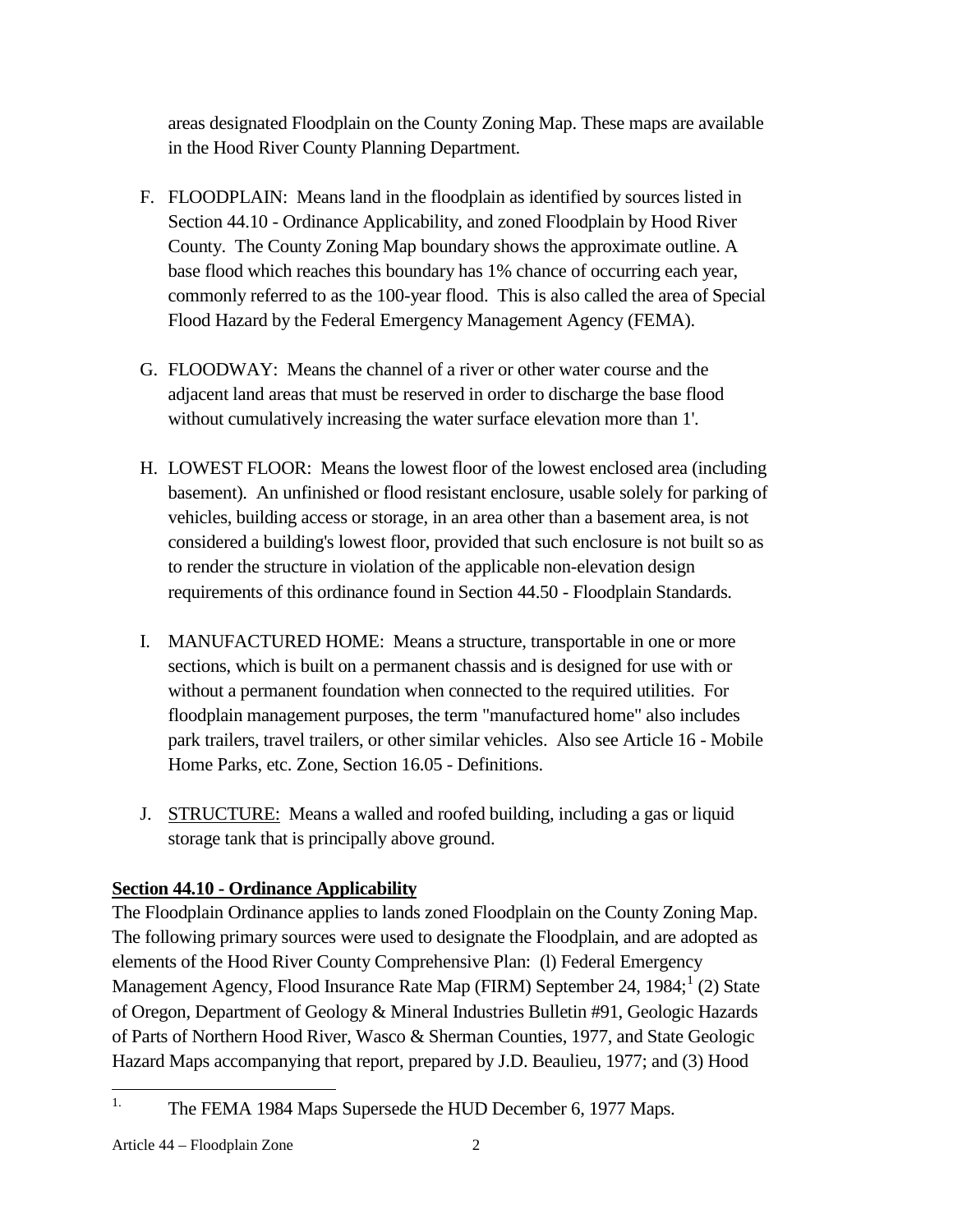River County Generalized Floodplain Report, U.S. Department of Agriculture, Soil Conservation Service, 1975. Copies of the above sources are available for review in the Hood River County Planning Department.

#### **Section 44.15 - Use of Other Base Flood Data**

When base flood elevation data has not been provided pursuant to Section 44.10 - Ordinance Applicability, the applicant shall obtain and reasonably utilize any base flood elevation and floodway data available from a federal, state, or other sources, in order to comply with applicable provisions in Section 44.50 Floodplain Standards.

## **Section 44.20 - Applicant's Burden of Proof**

The burden is upon the applicant to provide affirmative documented findings demonstrating compliance with all provisions of this ordinance. The applicant is responsible for retaining either an engineer, architect, hydrologist or geologist (all licensed in Oregon), who will be responsible for demonstrating through written documented findings of compliance with provisions of this ordinance.

### **Section 44.25 - Planning Director Responsibility**

The County Planning Director or his designate will administer and ensure all Floodplain Development Permit applications comply with provisions of this ordinance.

## **Section 44.30 – Columbia River Gorge National Scenic Area**

All permit applications within the Scenic Area will be sent to the Scenic Area Manager for review and comment.

## **Section 44.35 - Disclaimer of Liability:**

On rare occasions, large floods can and will occur. Flood heights may be increased by manmade or natural causes. This ordinance does not imply that land outside the area zoned Floodplain, or uses permitted within such areas will be free from flooding or flood damage. This ordinance shall not create liability on the part of Hood River County, or any official or employee, for any flood damage that results from reliance on this ordinance or any administrative decisions pursuant to this ordinance.

#### **Section 44.40 - Permitted Uses**

The following uses are permitted within the floodplain, but not within the floodway. Uses proposed within the floodway must comply with Section 44.45 Floodplain Development Permit.

A. Farm use, other than dwellings, barns, and storage buildings.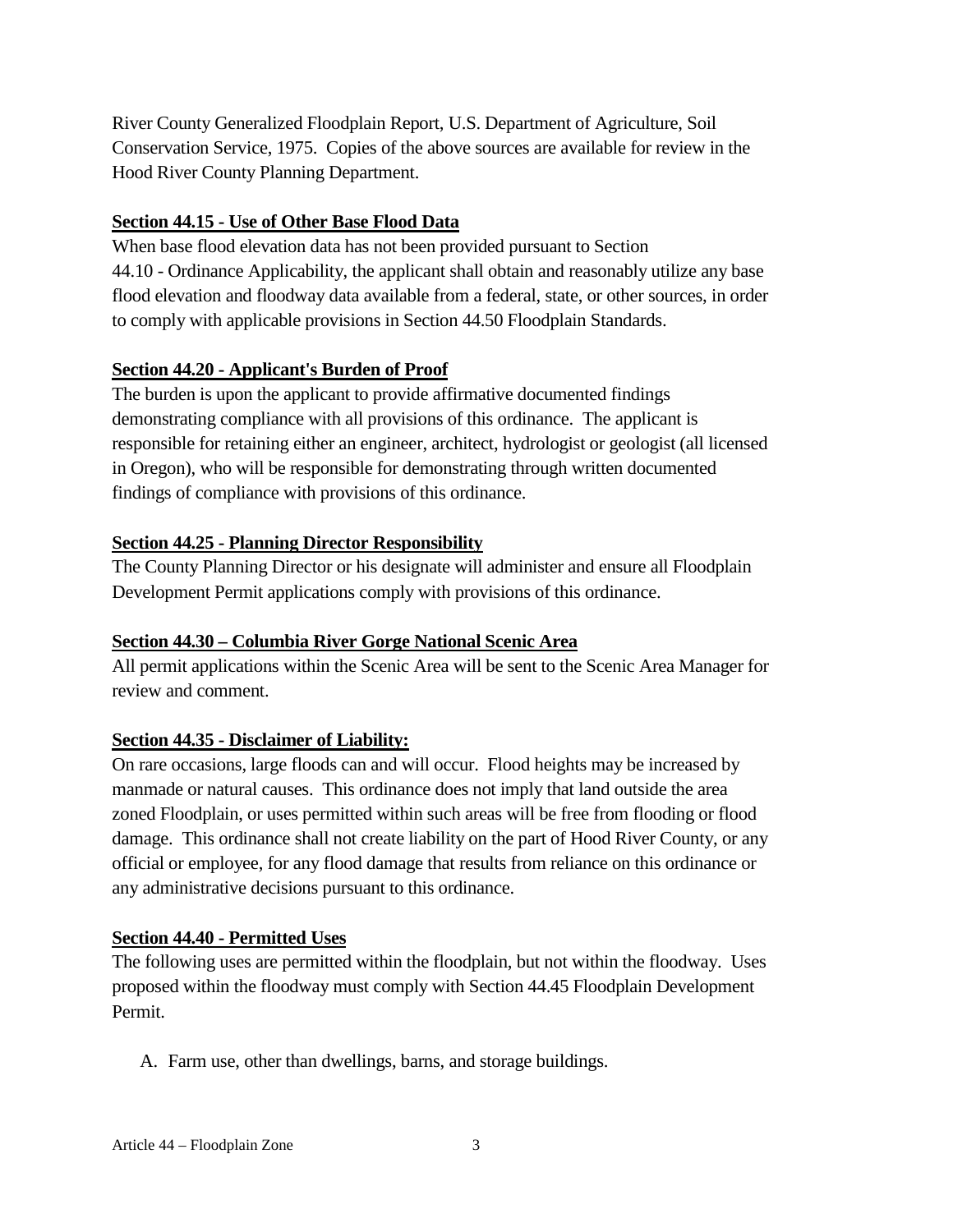- B. Small private boat docks, landings for pleasure (not commercial use); but not including incidental buildings.
- C. Parks, playgrounds, but not including incidental buildings.
- D. Golf courses, driving ranges; but not including incidental buildings.
- E. Private airports, not including structures.
- F. Truck storage and rental, not including structures.
- G. Temporary rock, sand and gravel storage, not including structures.
- H. Timber harvesting along streams shall be conducted in compliance with forest practices as defined and regulated under the Oregon Forest Practices Act (January 10, 1980).

#### **Section 44.45 - Floodplain Development Permit**

A Floodplain Development Permit shall be obtained before construction or development begins within the floodplain, including floodway, as established pursuant to Section 44.10 - Ordinance Applicability. A Floodplain Development Permit is required for all structures, manufactured homes, and development as defined in Section 44.05 - Definitions. Applicants shall retain one of the following Oregon licensed individuals who is responsible for demonstrating through written documentation (report) of compliance with the requirements of this ordinance, specifically Section 44.50 - Floodplain Standards: engineer, architect, hydrologist, or geologist. Application may include but not be limited to the following information:

- A. Scaled site plan showing the characteristics, location, dimensions, and site elevation; existing or proposed structures, development including fill, storage of materials, etc.
- B. General elevation to mean sea level of building site.
- C. Distance between ground elevation and level to which the proposed structure is to be flood-proofed.
- D. Description of the extent to which a water course(s) will be altered or relocated as a result of development, structures, etc.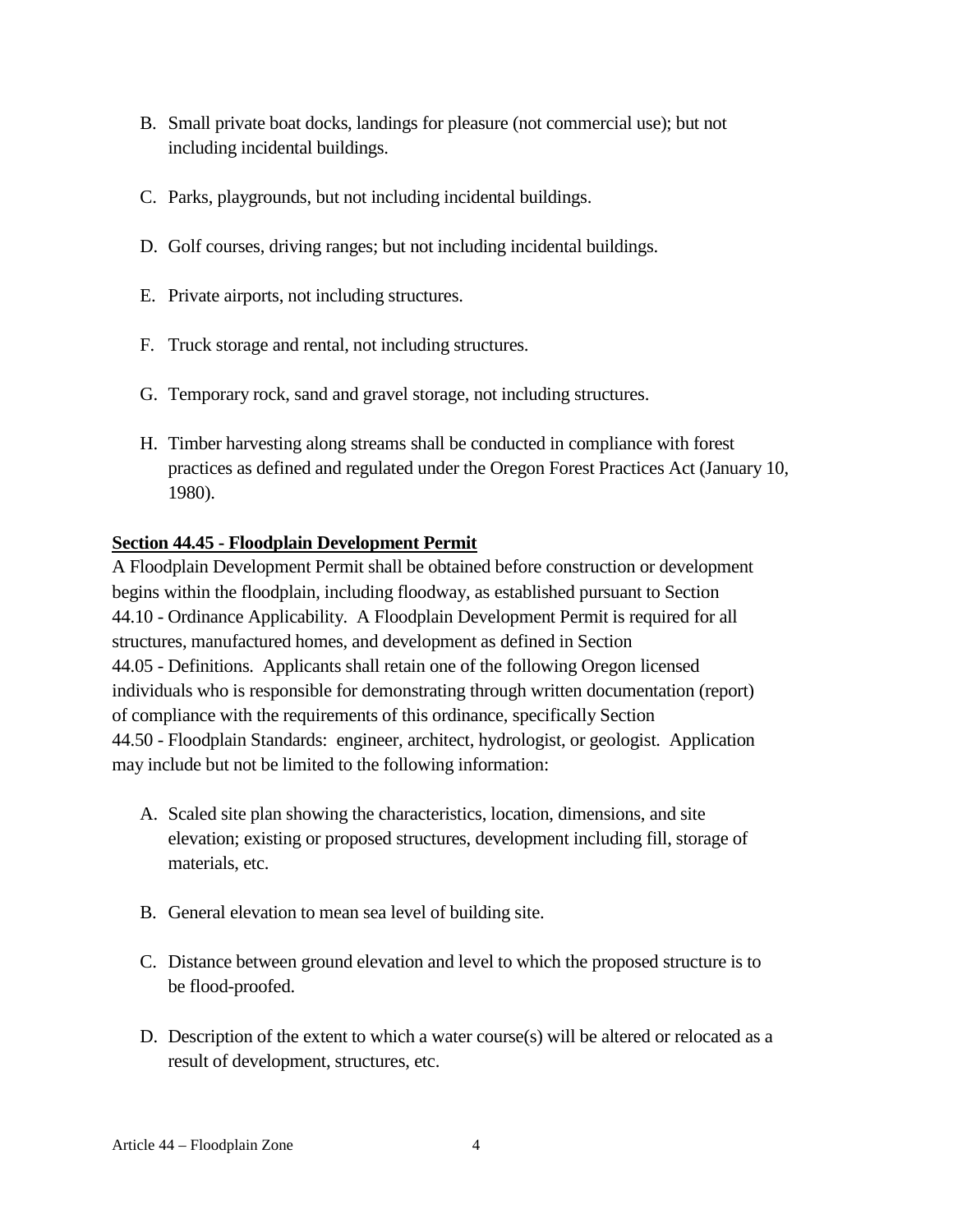E. Copies or all permits required from any governmental agency, etc.

### **Section 44.50 - Floodplain Standards**

Applicants for Floodplain Development Permits shall demonstrate through written documented affirmative findings of compliance with the following standards. A County building permit will not be issued unless all provisions of the Floodplain Ordinance have been affirmatively addressed by the applicant's representative.

- A. ARTICLE 44 FLOODPLAIN ZONE ORDINANCE: Compliance with all applicable provisions of Article 44 - Floodplain Zone, Hood River County Zoning Ordinance, prior to making application for a Hood River County building permit.
- B. AGENCY REFERRALS: Compliance with permits and approvals of all applicable local, state and federal agencies.
- C. INTERPRETATION OF FLOODPLAIN BOUNDARIES: Presentation of documented evidence of the exact location of the floodplain and floodplain boundary and the location of the proposed or existing construction or development.
- D. BASE FLOOD ELEVATION DATA: Provide documented evidence identifying the base flood elevation data (in relationship to mean sea level). The sources noted in Section 44.10 - Ordinance Applicability, do not contain base flood elevation data, consequently the following base information is required of the applicant:
	- 1. Record the actual elevation (in relationship to mean sea level) of the lowest floor (including basement) of whole new or improved pre-existing structures.
	- 2. Whether or not the structure contains a basement.
	- 3. Applicant is required to elevate development, etc., at least 2 feet above the base flood elevation data. This information will be obtained and maintained in the applicant's file by the Hood River County Planning Department and will be available for public inspection.
- E. ELEVATION DATA NOT AVAILABLE: When elevation data has not been provided in accordance with Section 44.10 - Ordinance Applicability, or from another authoritative source, the applicant is responsible to assume through a licensed professional (engineer, architect, hydrologist or geologist), that the proposed building construction, development, or structures will be reasonably safe from flooding. The test of reasonableness includes use of historical data, high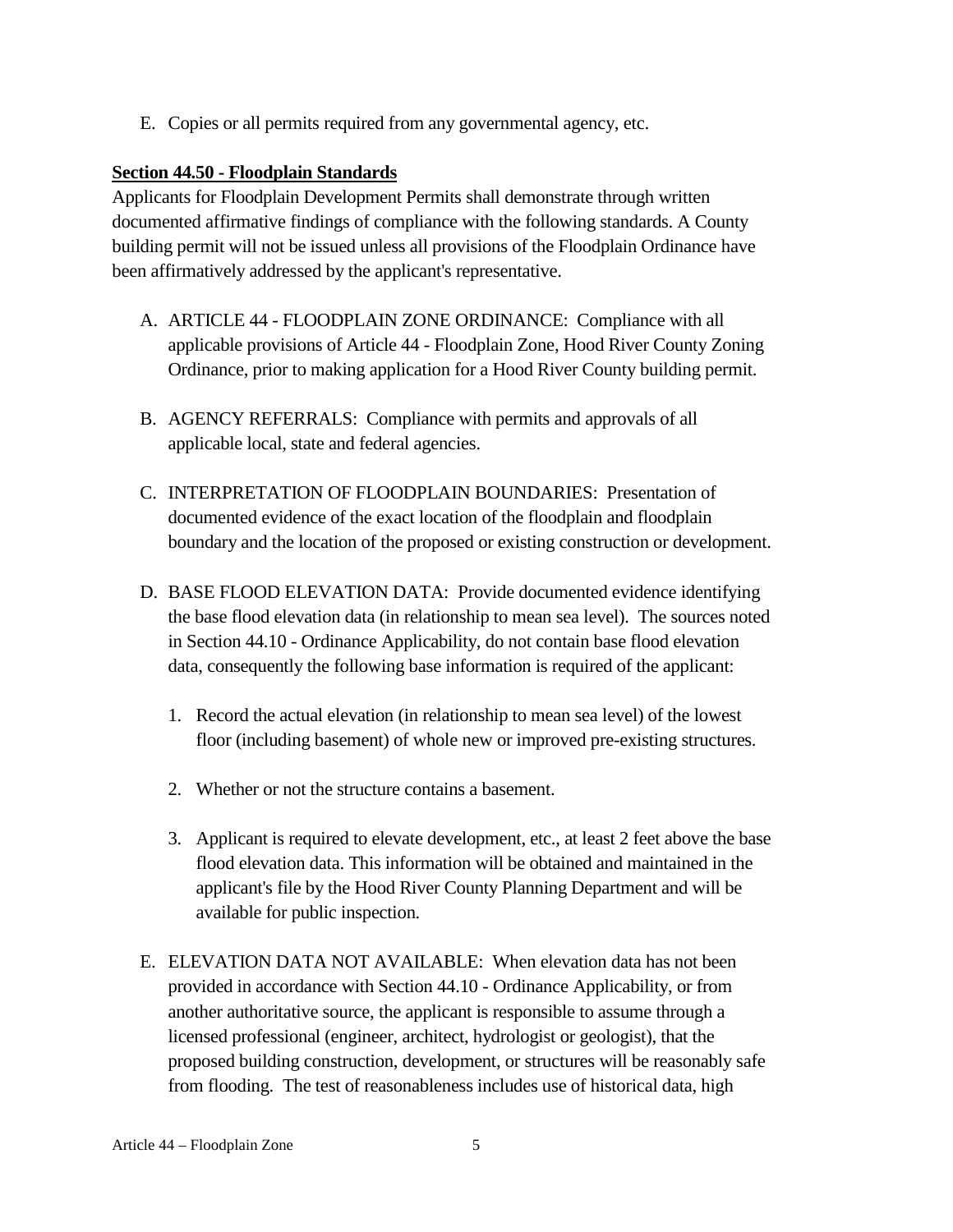water marks, photographs or past flooding, etc., where available. Failure to elevate at least 2 feet above grade may result in higher insurance rates.

#### F. ALTERATIONS OF WATER COURSE:

- 1. Notification of adjacent cities (e.g., Cascade Locks and Hood River) or communities (e.g., Odell, Parkdale, Mt. Hood, etc.) and the State Floodplain Coordinator, and other applicable state and local agencies prior to obtaining a building permit and prior to any alteration or relocation of a water course, and also submit notification to the Federal Insurance Administration.
- 2. Provide maintenance within the altered or relocated portion of the watercourse to insure that the flood carrying capacity is not diminished.

### G. SUBDIVISION PROPOSALS:

- 1. Shall be consistent with the need to minimize flood damage;
- 2. Shall have public utilities and facilities such as sewer, gas, electrical and water systems located and constructed to minimize flood damage;
- 3. Shall have adequate drainage provided to reduce exposure to flood damage; and
- 4. When base flood elevation data has not been provided or is not available, it shall be provided pursuant to Section 44.50 - Floodplain Standards, subparagraph D. or E., for subdivision proposals and other proposed developments, which contain at least 50 lots or 5 acres (whichever is less).
- H. BUILDING & SANITATION STANDARDS: Applicant's representative to contact the Building Official and County Sanitarian to insure the following applicable standards are completed:
	- 1. ANCHORING:
		- a. All construction and improvements shall be anchored to prevent flotation, collapse or lateral movement or a structure.
		- b. All manufactured homes shall be anchored to prevent flotation, collapse or lateral movement, and shall be installed using methods and practices that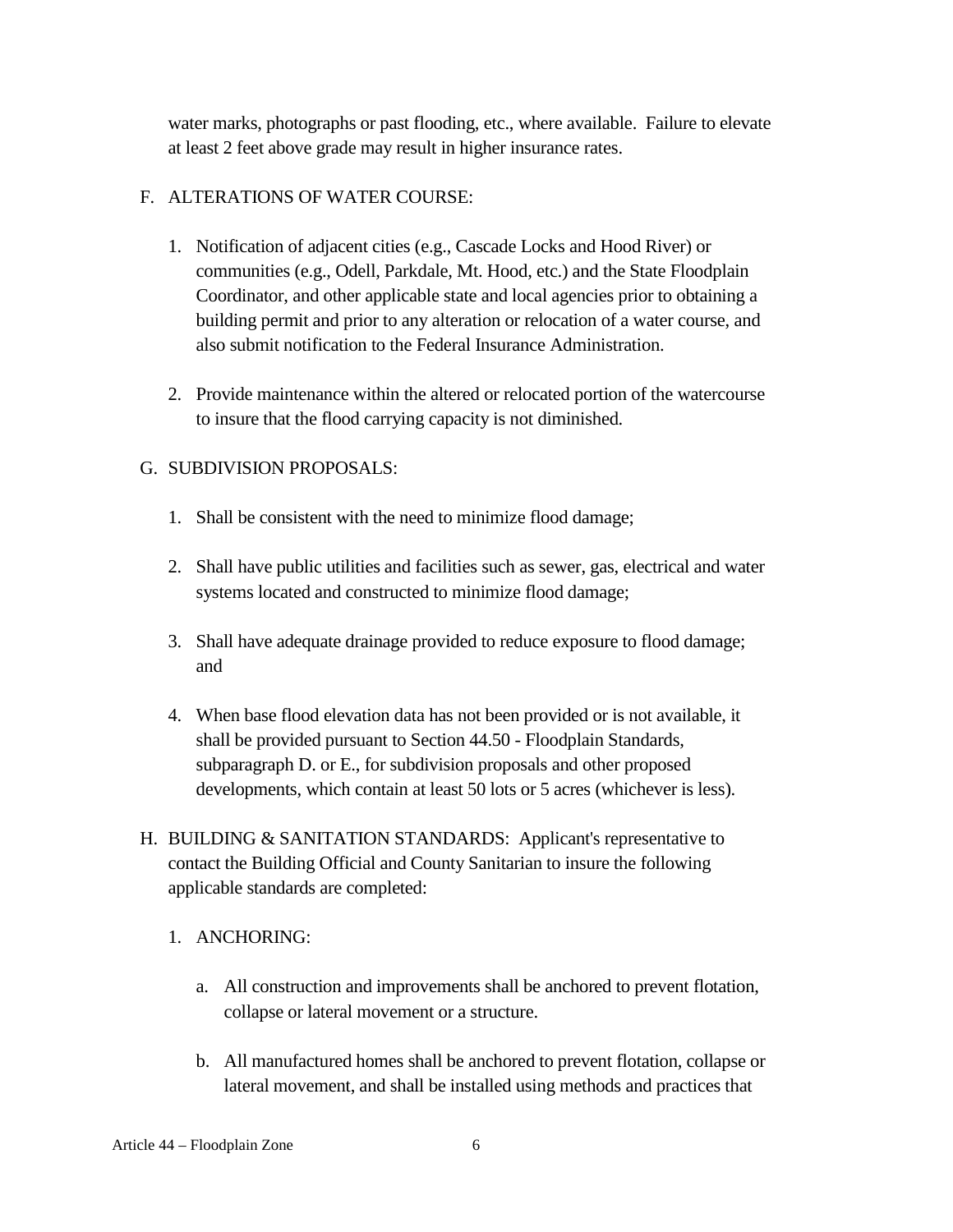minimize flood damage. Anchoring methods may include, but are not limited to use of over the top or frame ties to ground anchors, or as specified by the County Building Official.

- c. All construction and improvements shall be constructed using methods and practices that minimize flood damage.
- d. Electrical, heating, ventilation, plumbing and air conditioning equipment and other service facilities shall be designed and/or otherwise elevated or located so as to prevent water from entering or accumulating within the components during conditions of flooding.

#### 2. RESIDENTIAL CONSTRUCTION:

- a. Construction and improvement of any residential structure shall have the lowest floor, including basement, elevated to or above base flood elevation by 2 feet.
- b. Fully enclosed areas below the lowest floor that are subject to flooding are prohibited or shall be designed to automatically equalize hydrostatic flood forces on the interior walls by allowing for the entry and exit of floodwaters. Designs for meeting this requirement must meet or exceed the following minimum criteria:
	- (1) A minimum of two openings have a total net area of not less than one square inch for each square foot of enclosed area subject to flooding shall be provided.
	- (2) The bottom of all openings shall be no higher than l foot above grade.
	- (3) Openings may be equipped with screens, louvers or other coverings or devices provided that they permit the automatic entry and exit of floodwaters.
- c. All manufactured homes to be improved shall be elevated on a permanent foundation such that the lowest floor of the manufactured home is at or above the base flood elevation and be securely anchored to an adequate anchored foundation system in accordance with the provisions of the County Building Official.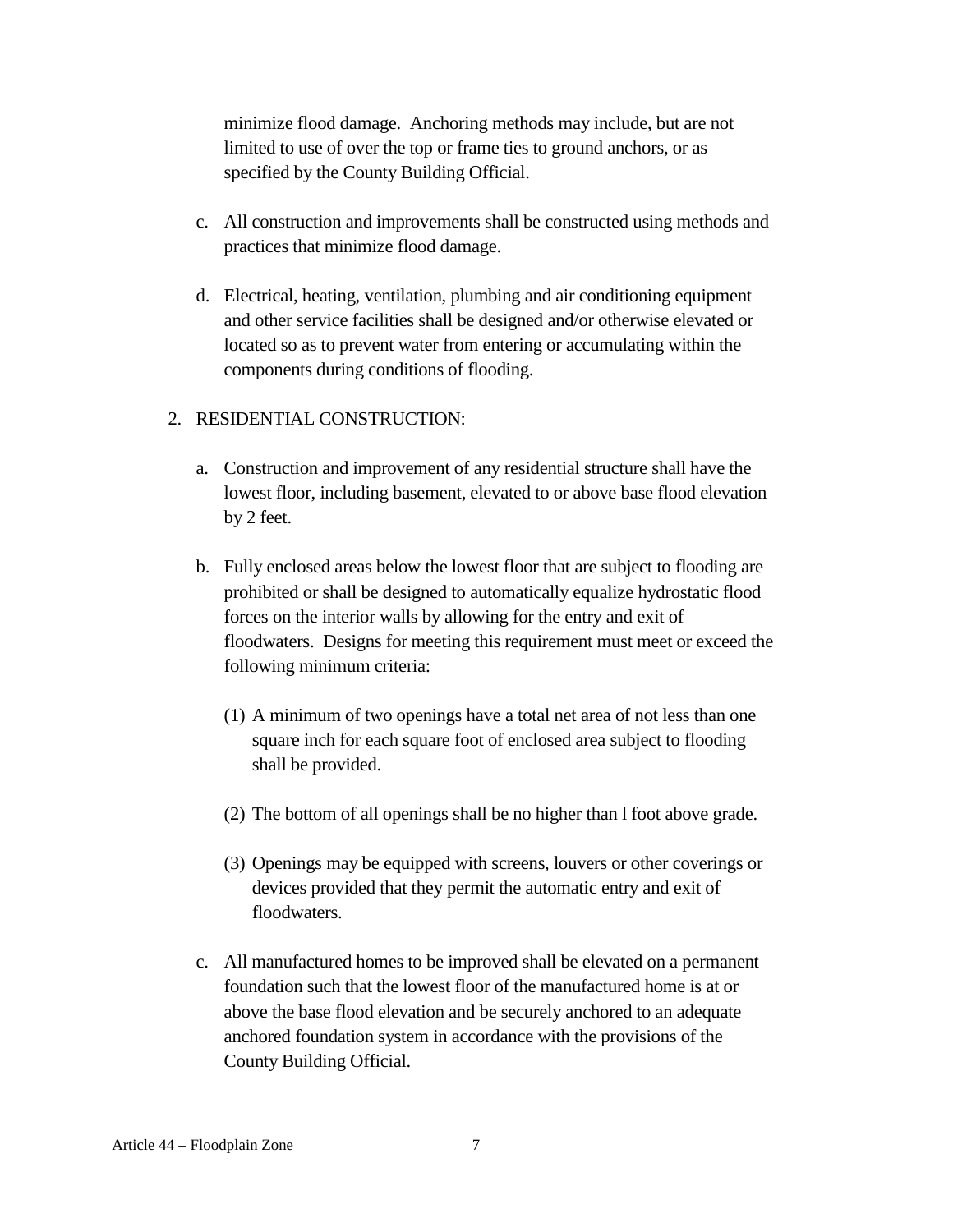- 3. NONRESIDENTIAL CONSTRUCTION: Construction and improvement of any commercial, industrial, or nonresidential structure shall either have the lowest floor, including basement. elevated to the level of the base flood elevation, or together with attending utility and sanitary facilities shall:
	- a. Be flood proofed so that below the flood level the structure is watertight with walls substantially impermeable to the passage of water.
	- b. Have structural components capable of resisting hydrostatic and hydrodynamic loads and effects of buoyancy.
	- c. Nonresidential structures that are elevated, not flood proofed, must meet the same standards for space below the lowest floor as described above.
	- d. Applicants flood proofing nonresidential buildings are notified that flood insurance premiums will be based on rates that are 1 foot below the flood proof level (e.g. building constructed to the base level will be rated as 1 foot below that level).
- 4. UTILITIES: Applicant or his representative is required to contact the County Sanitarian and insure the following standards are completed:
	- a. All new and replacement water systems shall be designed to minimize or eliminate infiltration of floodwaters into the system;
	- b. New and replacement sanitary sewer systems shall be designed to minimize or eliminate infiltration of flood waters into the systems and discharge from the systems into the floodwaters;
	- c. On-site waste disposal shall be located to avoid impairment to them or containment from them during flooding; and
	- d. Subsurface sewage disposal drain fields shall be set back a minimum of 100**-**feet from the ordinary high water mark of the stream.

## I. OTHER:

1. Property access for emergency vehicles will be provided to the proposed  $site(s)$ .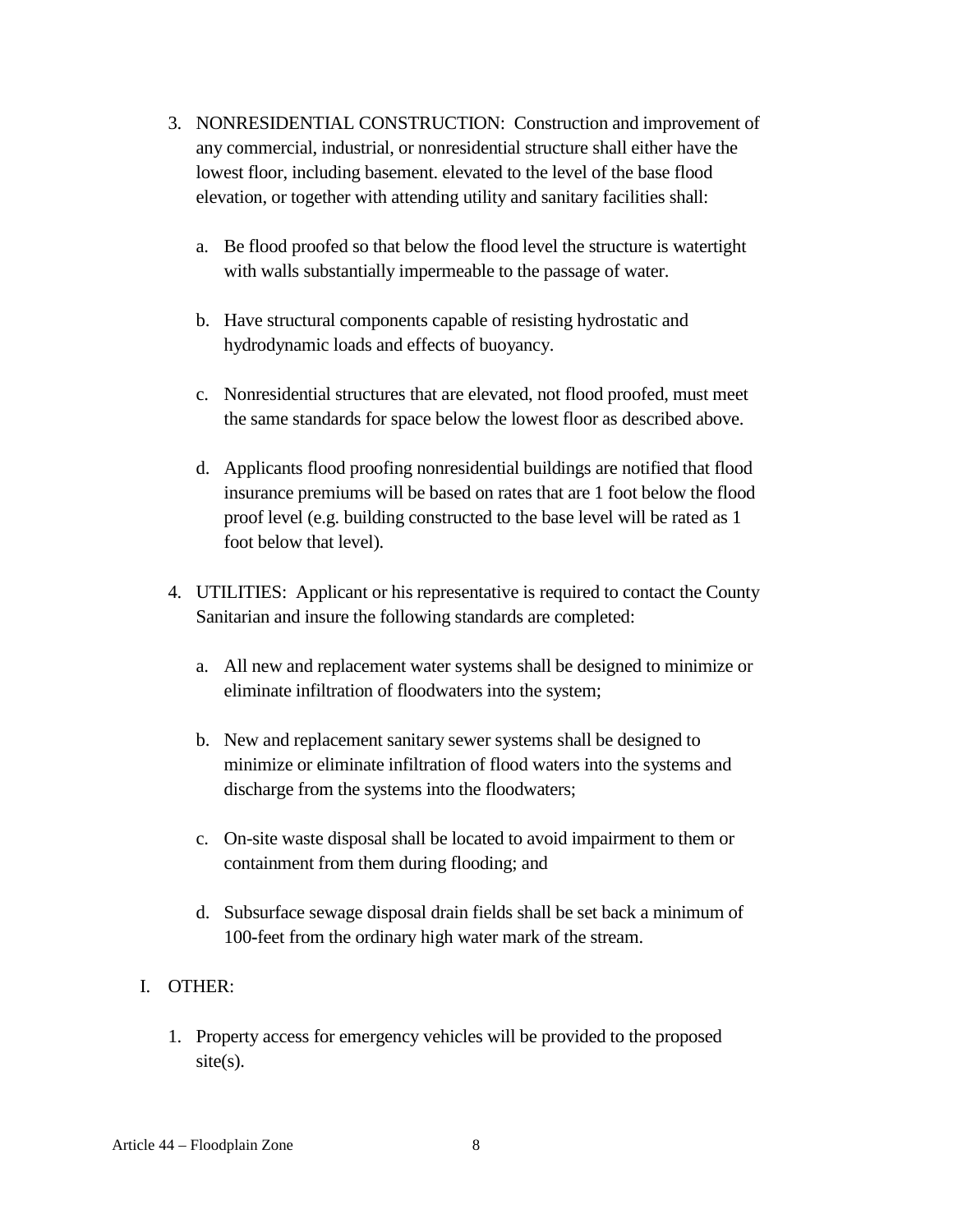- 2. Chemical pesticide or herbicide containers shall not be stored within 300 feet of any watercourse.
- 3. Compliance with water quality goals, policies, strategies, and land use designations and standards noted in the County Policy Document under Goal 5.
- 4. No building or subsurface sewage disposal system shall be allowed in the surface drainage basin of Crystal Springs in that area east of the springs to Highway 35, or 1,200 feet, whichever is closer, except for protection and maintenance by Crystal Springs Water District.

#### **Section 44.55 - Site Development Standards**

Same as those required in the base zone or:

| A. Maximum Height:                                                                   | 35 feet.                                                                                                                                                                                                                                   |
|--------------------------------------------------------------------------------------|--------------------------------------------------------------------------------------------------------------------------------------------------------------------------------------------------------------------------------------------|
| B. Setbacks, minimum:                                                                |                                                                                                                                                                                                                                            |
| 1. Front:                                                                            | 50 feet from the centerline of any local street,<br>or 20 feet from the right-of-way line,<br>whichever is greater. 60 feet from the<br>centerline of any arterial street, or 20 feet from<br>the right-of-way line, whichever is greater. |
| 2. Rear:                                                                             | 20 feet.                                                                                                                                                                                                                                   |
| 3. Side:                                                                             | Interior lot: 10 feet. Exterior, side or corner<br>lot: 50 feet from the centerline of any street.                                                                                                                                         |
| 4. Setbacks between buildings:                                                       | 10 feet minimum.                                                                                                                                                                                                                           |
| 5. Accessory farm buildings may be located within 10 feet of the rear property line. |                                                                                                                                                                                                                                            |
|                                                                                      | 6. Minimum lot size for new lots or parcels: Compliance with one of the following:<br>(a) as required by each base zone; or (b) must be<br>consistent with the requirements of the<br>predominant adjacent (abutting) zone.                |
| 7. Vision clearance:                                                                 | Vision clearance for corner lots shall be a<br>minimum of 35 feet.                                                                                                                                                                         |